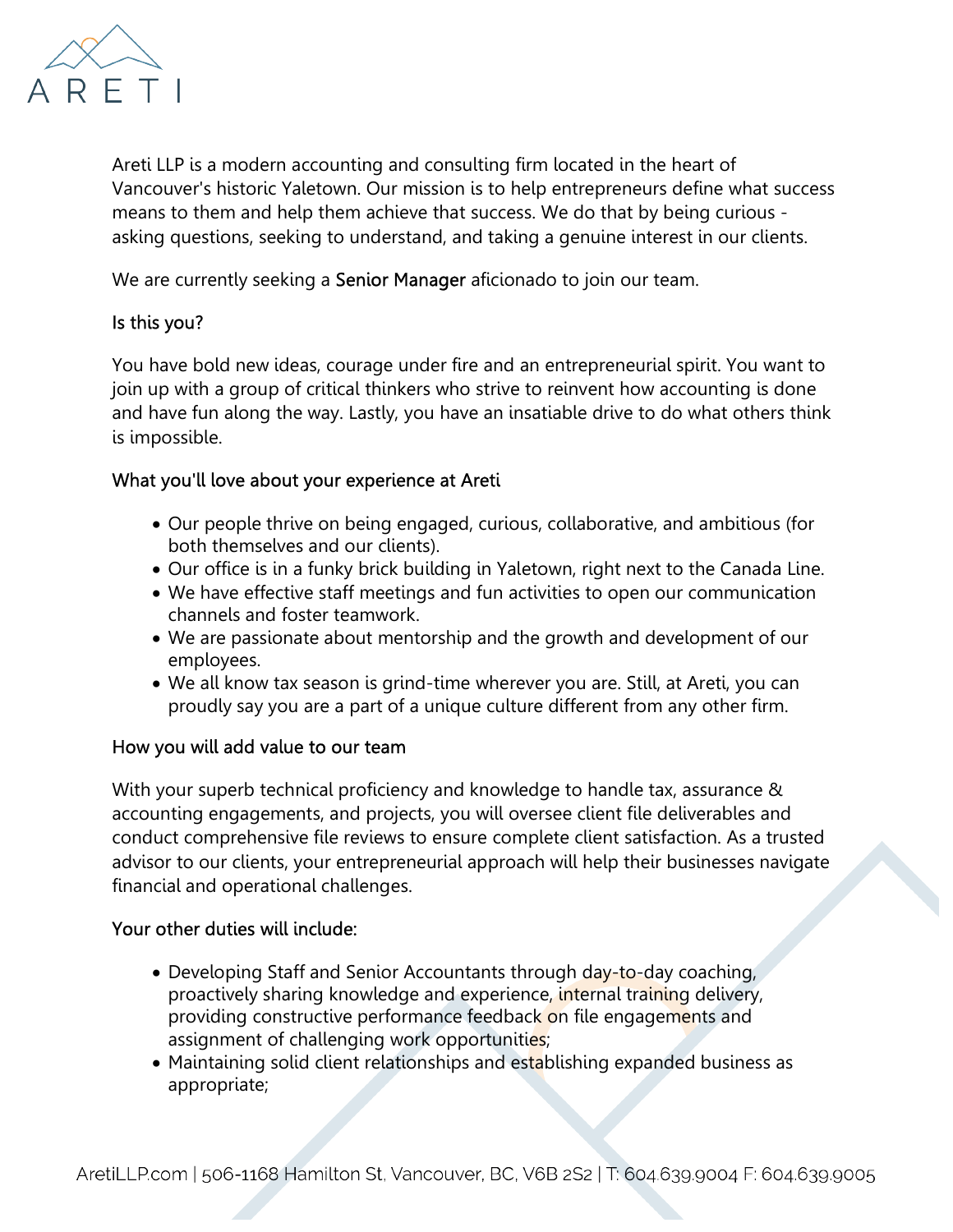

- Evaluating client business processes and policies, providing advice on policy and tax changes and developing proactive tax strategies;
- Handling complex tax return preparation and compliance work;
- Contributing to the successful recruitment of new employees;
- Being a positive role model who consistently personifies the firm's values.

### As the ideal candidate:

- You hold a post-secondary degree or diploma in accounting or business administration.
- You have a minimum of 5 years experience in public accounting.
- You hold current CPA (CA, CGA, or CMA legacy) designation.
- You are an outside-of-the-box thinker dedicated to meeting or exceeding client expectations and requirements.
- You have proven people management and development skills; you are adept at providing frequent and valuable performance feedback to develop and build employees.
- You are known to be a strong communicator, both verbally and written. You practice active listening.
- You are self-motivated to consistently meet or exceed targets, steadfastly pushing yourself and encouraging others. You thrive under pressure.
- You have excellent time management skills, including multitasking and producing timely, high-quality results.
- You are highly motivated, energetic, and have a positive attitude.
- You can effectively utilize technology solutions and have a comprehensive understanding of systems information flow.
- You have a thirst for knowledge, and you are always looking to learn and grow.
- You have intermediate to advanced computer skills (MS Office).

## Perks of the gig:

- Mimosa Mondays.
- Tax season treats (regularly).
- Tax recovery week (1st week of May).
- Team excursions.
- Lowkey "Tax on Tap" in the office.
- 4-day work week (July to December).
- Holiday office closures.
- Dog-friendly workspace.